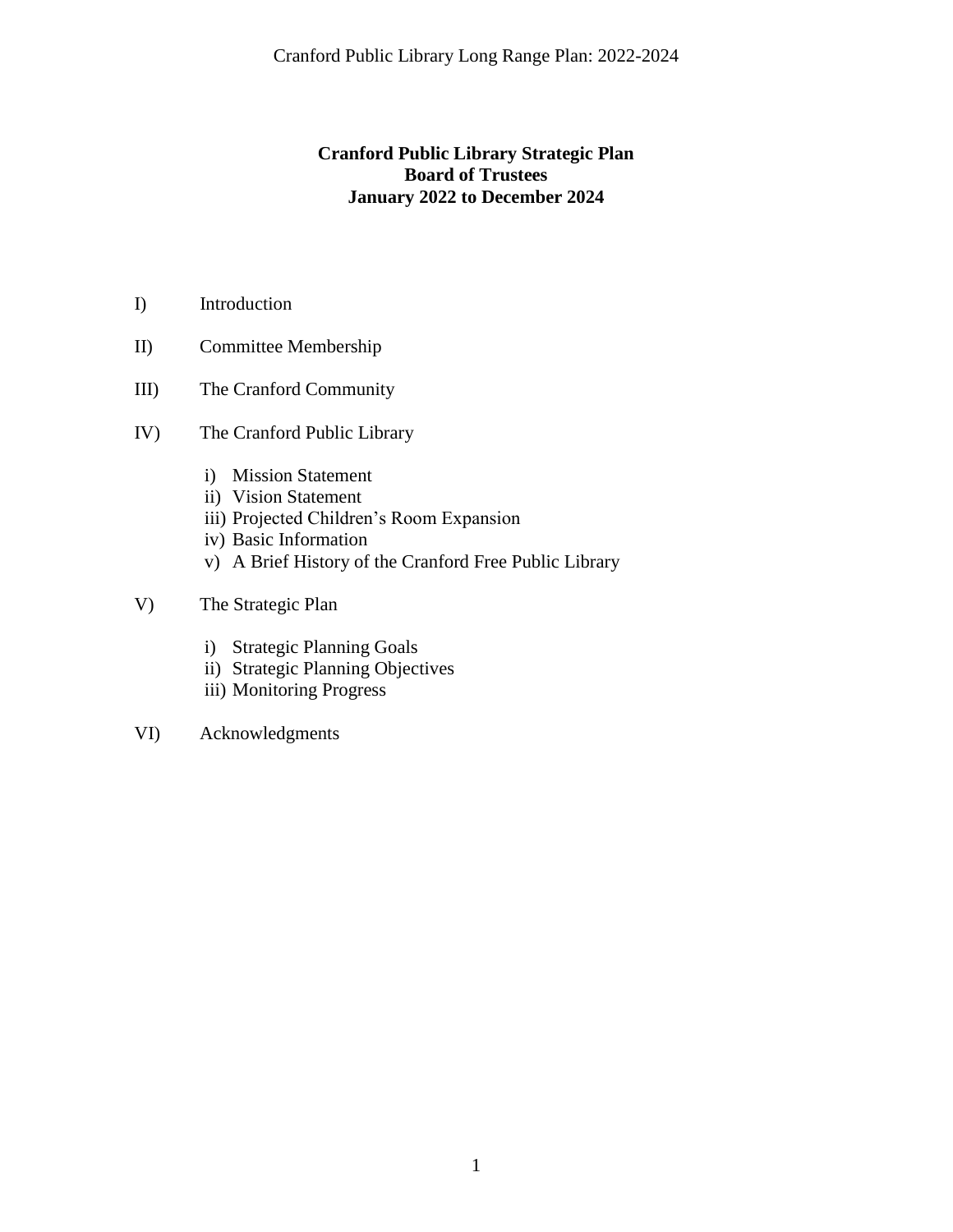# **I. Introduction**

The Board of Trustees of the Cranford Public Library established a committee to create a strategic plan for the Library's service to the community. The plan will guide everyday decision making and project planning so that a few well–chosen objectives can direct the organization for the next three years.

A committee comprised of representatives from the Board of Trustees, Library administration, school district, and Friends group worked in 2021 and 2022 to draft a strategic plan focused on a series of service responses. The committee held three public meetings to gather input from the community, and developed and implemented a survey to obtain community feedback on the library's collections, services, environment and technology. The committee also reviewed circulation statistics, annual reports, and census data for the community of Cranford.

Over the next three years, the Library will continue to meet the challenges of balancing patron needs, emerging technology changes, infrastructure maintenance and improvements, and budgetary constraints. The plan is not intended to be an exhaustive treatise, but rather a strategic look at key aspects of the direction the library plans to take over the next three years. Progress is made daily on many fronts by many different people and groups, all of which help the library realize these and many other goals. New ideas and opinions are always welcome, and the Director and the Board of Trustees will continue to evaluate new suggestions that will enhance the services and mission of the Library.

# **II. Committee Membership**

- Patricia Pavlak
	- President, Cranford Public Library Board of Trustees
- Susan Burke, Chair Trustee, Cranford Public Library Board of Trustees
- Wayne Hayes, Past Chair Trustee, Cranford Public Library Board of Trustees
- Al Ramey
	- Liaison to the Friends of the Cranford Public Library
- Brian Heineman Liaison to the Cranford Public School District Board of Education
- John Malar Former Director, Cranford Public Library
- Michael Maziekien Director, Cranford Public Library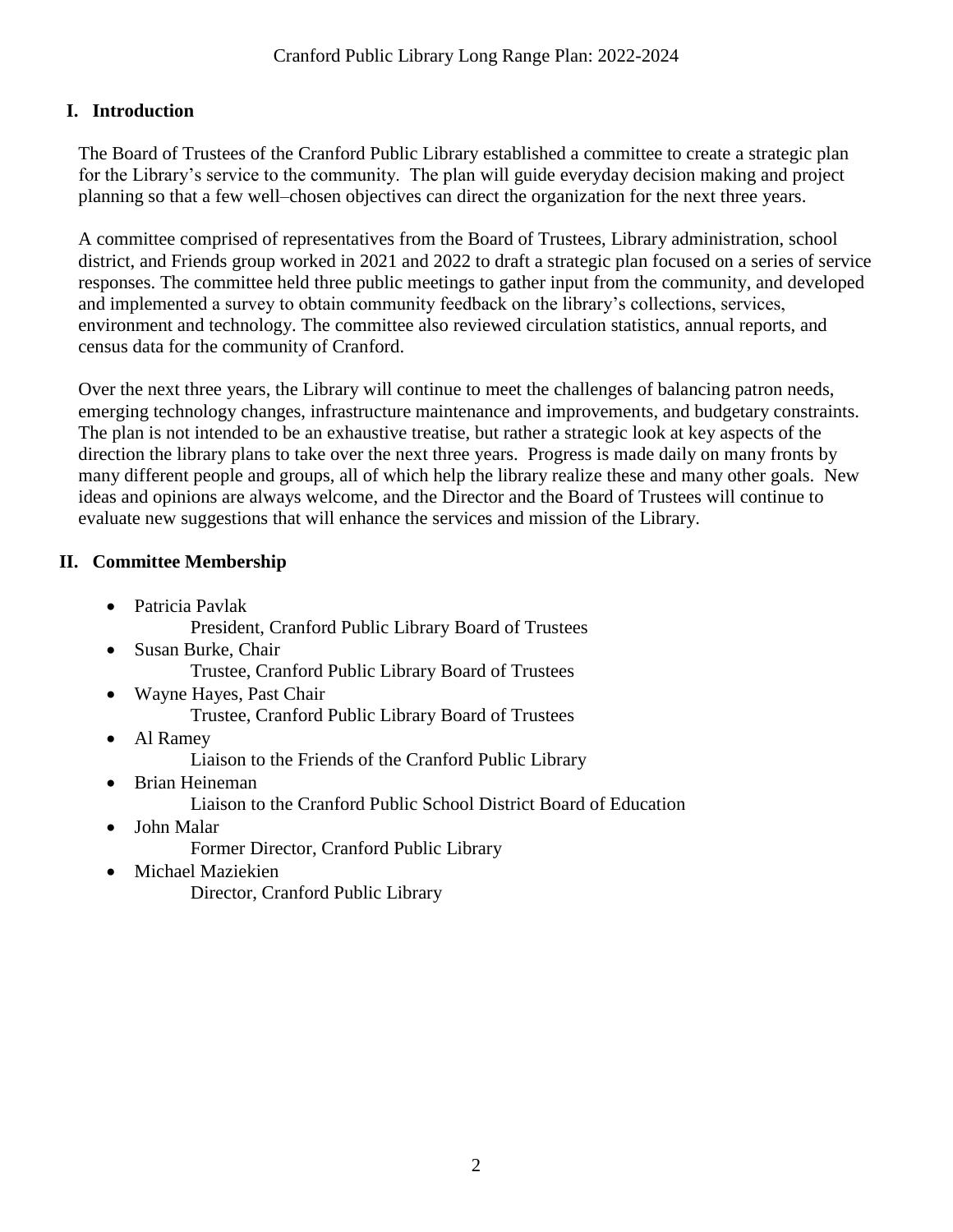## **III. The Cranford Community**

Source of data: Profile of General Demographic Characteristics: US Census Bureau, 2016-2020 American Community Survey 5-Year Estimates

Cranford has a total estimated population of 24, 036. The breakdown by gender is 49.2 % male and 50.8% female. The racial composition is as follows: 88.3% White, 7.8% Hispanic, 2.2% Black, and 4.8% Asian. The median age of residents is 43.1 years. With regard to education, 59.2% of residents 25 years or older hold a Bachelor's degree or higher. There are 9,079 occupied households. The median household income in dollars is \$132,539. Approximately 1.5% of families and 2.7% of the population are below the poverty line, including 2.4% of those under age 18 and 4.7% of those age 65 or over.

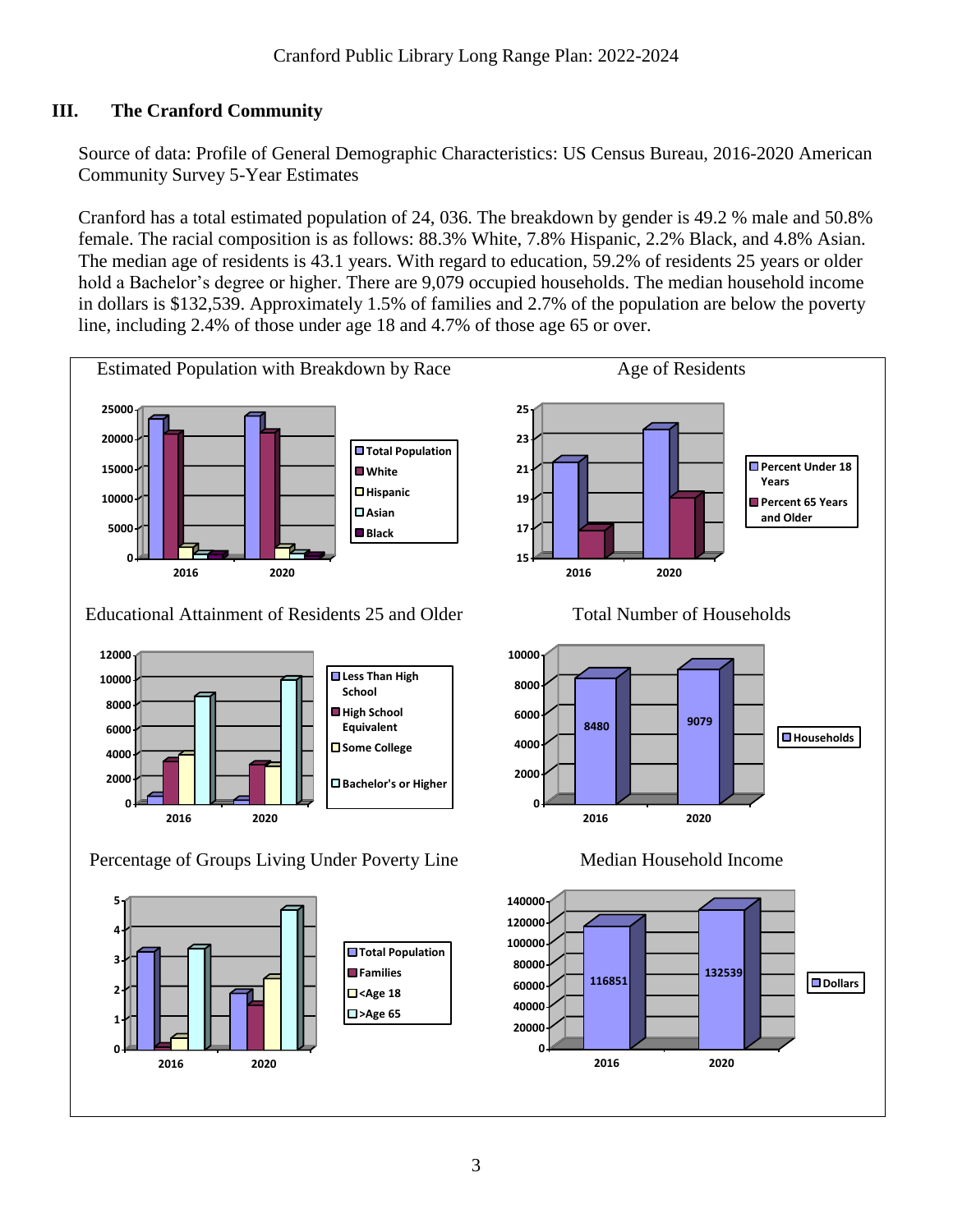# **IV. The Cranford Public Library**

## **i. Mission Statement**

The mission of the Cranford Public Library is to provide cultural, recreational, educational and informational services to all residents of the community as well as to all other eligible for its services. To accomplish this goal, the library:

- 1. maintains a current collection reflecting the needs and interests of the public;
- 2. provides prompt, efficient and courteous service;
- 3. makes facilities available for community interest programs;
- 4. provides convenient access;
- 5. cooperates with other community and professional agencies to expand and to strengthen its services for the benefit of the community.

## **ii. Vision Statement**

The Cranford Public Library aspires to be:

- the center of a diverse community where people gather to learn, discuss, and engage;
- the leader in meeting Cranford's information needs;
- a place where people of all backgrounds feel welcome and accepted;
- a physical space that inspires learning and is user-centric;
- a partner to our township and schools;
- a constantly evolving entity that changes with the needs of the community and users;
- an organization that meets or exceeds standards for sustainability.

## **iii. Projected Children's Room Expansion**

In 2015, the Library commissioned an architectural study, funded by a grant provided by the Union County Commissioners, to explore the feasibility of expanding the children's room. The study was commissioned in response to the inadequacy of the current space to meet the needs of the public. Problems include inaccessibility of the collection, lack of sightlines, lack of available outlets, lack of shelf space, insufficient office and storage space, and cramped high-traffic areas. The study, performed by a firm with a long history of public library projects in New Jersey, includes a plan to expand the children's area from 2,445 square feet to 4,995 square feet.

The results of this study were presented to the Cranford Township Committee in a series of meetings in early 2018. After discussion, Committee members voted to include 50% of the projected cost of the expansion in the 2018 capital budget, dependent on availability of the other 50% from an alternate source. In 2017, a statewide referendum was approved by New Jersey voters, authorizing issuance of \$125 million in municipal bonds to support library construction projects. The Library attempted to apply for a grant to cover the remaining costs, pursuing funds made available through the New Jersey Library Construction Bond Act, but applications submitted in 2020 and 2021 were not forwarded to the state legislature. In 2022, after responses from a public survey indicated high demand for an expanded, more versatile children's space, a second request was made to the Cranford Township Committee to provide additional funds towards the project. The Cranford Public Library continues to evaluate our existing space to improve the experience of all visitors to the Children's Room.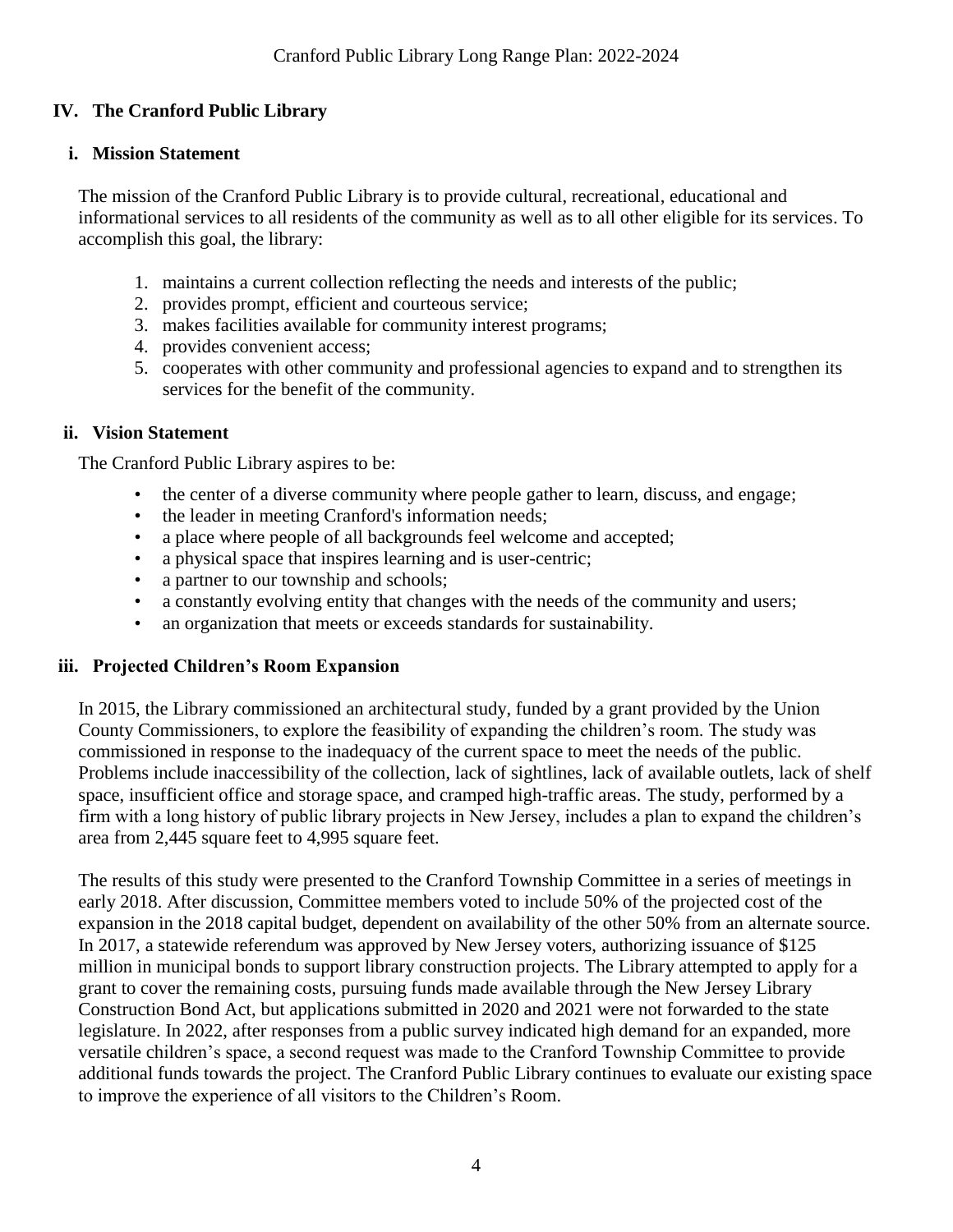# **iv. Basic Information**

| <b>Collections Purchased</b> | 2019  | 2021  | <b>Library Services</b>         | 2019    | 2021   |
|------------------------------|-------|-------|---------------------------------|---------|--------|
| <b>Print Books</b>           | 5,368 | 6,249 | Attendance                      | 159,477 | 46,426 |
| E-Books                      | 1,181 | 1,406 | <b>Reference Transactions</b>   | 5,923   | 3,246  |
| Audio                        | 167   | 12    | Computers for Public Use        | 21      | 12     |
| Video                        | 161   | 39    | <b>Public Computer Sessions</b> | 9,291   | 3,810  |
| Serial Subscriptions         | 197   | 205   | <b>Wireless Sessions</b>        | 32,223  | 15,588 |
| Databases Purchased          | 19    | 16    |                                 |         |        |
| Total Items                  | 7,093 | 7,973 | <b>Active Borrowers</b>         | 2019    | 2021   |

| Collections Owned       | 2019    | 2021    |
|-------------------------|---------|---------|
| <b>Print Books</b>      | 138,013 | 130,268 |
| E-Books                 | 13,748  | 14,443  |
| Audio (Music)           | 6,175   | 5,025   |
| Audio (Spoken)          | 6,918   | 2,971   |
| Video                   | 6,490   | 6,129   |
| <b>Online Resources</b> | 28      | 16      |
| Total Items             | 171,864 | 165,189 |
|                         |         |         |

| Circulation                   | 2019    | 2021    | <b>Adult Programs</b>   | 192   | 83    |
|-------------------------------|---------|---------|-------------------------|-------|-------|
| <b>Adult Circulation</b>      | 93,794  | 63,171  | <b>Total Programs</b>   | 483   | 453   |
| Children's Circulation        | 109,864 | 56,757  | Children's Attendance   | 5,834 | 3,960 |
| <b>Electronic Circulation</b> | 11,424  | 22,082  | YA Attendance           | 255   | 300   |
| Total                         | 215,082 | 117,218 | <b>Adult Attendance</b> | 2,750 | 3,068 |
| Reciprocal Circulation        | 15,038  | 4,690   | <b>Total Attendance</b> | 8,839 | 7,328 |
| <b>Museum Pass Circ</b>       | 462     | 65      |                         |       |       |

| Requests                       | 2019  | 2021   | <b>Staff Training Hours</b>                    | 178                                                 | 174 |
|--------------------------------|-------|--------|------------------------------------------------|-----------------------------------------------------|-----|
| <b>InterLibrary Loans Sent</b> | 921   | 639    | <b>Trustee Training Hours</b>                  | 16                                                  | 16  |
| <b>ILLs</b> Received           | 1,037 | 473    | Figures from New                               | 2021 statistics<br>were severely<br>impacted by the |     |
| <b>Holds Placed</b>            | 4,563 | 16,439 | Jersey Public Library<br>Data and Analyses and |                                                     |     |

| <b>Library Services</b>         | 2019    | 2021   |
|---------------------------------|---------|--------|
| Attendance                      | 159,477 | 46,426 |
| <b>Reference Transactions</b>   | 5,923   | 3,246  |
| Computers for Public Use        | 21      | 12.    |
| <b>Public Computer Sessions</b> | 9,291   | 3,810  |
| <b>Wireless Sessions</b>        | 32,223  | 15,588 |

| Total Items              | 7,093 | 7,973 | <b>Active Borrowers</b> | 2019  | 2021  |
|--------------------------|-------|-------|-------------------------|-------|-------|
|                          |       |       | Residents               | 4,125 | 2,742 |
| <b>Collections Owned</b> | 2019  | 2021  | Non-Residents           | 512   | 260   |

| <b>Summer Reading Club</b> | 2019   | 2021 |
|----------------------------|--------|------|
| Participants               | 401    | 228  |
| <b>Total Books Read</b>    | 32,640 | 270  |

| <b>Resources</b>   | 28      | 16      | <b>Library Programs</b> | 2019  | 2021  |
|--------------------|---------|---------|-------------------------|-------|-------|
| <b>Total Items</b> | 171,864 | 165,189 | Children's Programs     | 228   | 301   |
|                    |         |         | YA Programs             | 63    | 69    |
| Circulation        | 2019    | 2021    | <b>Adult Programs</b>   | 192   | 83    |
| Circulation        | 93,794  | 63,171  | <b>Total Programs</b>   | 483   | 453   |
| en's Circulation   | 109,864 | 56,757  | Children's Attendance   | 5,834 | 3,960 |
| onic Circulation   | 11,424  | 22,082  | YA Attendance           | 255   | 300   |
| Total              | 215,082 | 117,218 | <b>Adult Attendance</b> | 2,750 | 3,068 |
| ocal Circulation   | 15,038  | 4,690   | <b>Total Attendance</b> | 8,839 | 7,328 |
|                    |         |         |                         |       |       |

|                  |       |        | Prof. Development                              | 2019 | 2021                             |  |  |
|------------------|-------|--------|------------------------------------------------|------|----------------------------------|--|--|
| Requests         | 2019  | 2021   | <b>Staff Training Hours</b>                    | 178  | 174                              |  |  |
| prary Loans Sent | 921   | 639    | <b>Trustee Training Hours</b>                  | 16   | 16                               |  |  |
| eceived          | 1,037 | 473    | Figures from New                               |      | 2021 statistics                  |  |  |
| Placed           | 4,563 | 16,439 | Jersey Public Library<br>Data and Analyses and |      | were severely<br>impacted by the |  |  |
|                  |       |        | Polaris ILS.                                   |      | COVID-19<br>pandemic.            |  |  |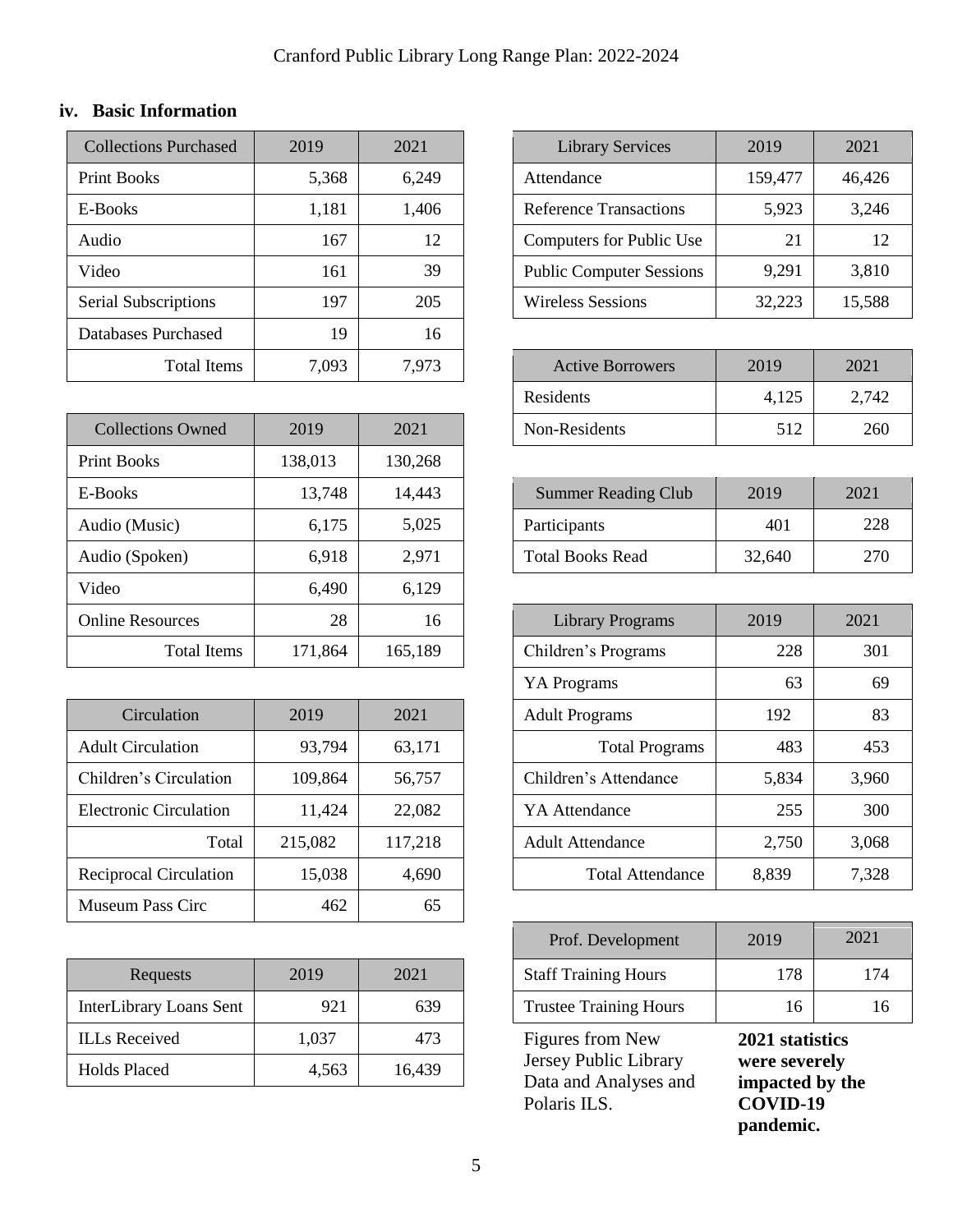## **v. A Brief History of the Cranford Free Public Library**

The origin of the Cranford Free Public Library goes back to the Cranford Library Organization, a subscription library founded in 1880. In 1895 the Library Organization, short of funds, gave its 1,061 volume collection to the Wednesday Morning Club, which then formed the Cranford Circulating and Subscription Library. In 1907 the Cranford Free Public Library Association was founded by three women's clubs, the Wednesday Morning Club, the Village Improvement Association, and the Progress Club. The Association's sole mission was the establishment of a free, non-subscription library. Thanks to the efforts of the Association, a referendum to establish a tax-supported public library was passed by Cranford voters. On December 2, 1908, the Township Committee appointed the Trustees under whose direction the library would be operated. In 1910, a library building, financed in part by the Carnegie Fund, was erected on Miln Street. A white-columned structure, it resembled a Southern mansion more than a typical Carnegie library. Cranford's population at the time was 3,641.

In 1924, a 20 by 40 foot addition was constructed in order to accommodate the town's growing population and the library's growing collection. In 1930, the library's first telephone was installed. During World War II the library served as a Defense Council Information Center. In the spring of 1942, a victory book drive yielded 2,199 books for soldiers. The 1940s and 1950s represented a period of frustration for the library, as it struggled to cope with an expanding population, heavier reference demands, and an undersized, antiquated building. A survey conducted in 1955 by the State Bureau of Public and School Library Services pointed to the inadequacy of the library with respect to its staff size, its facilities, and its book stock. This survey formed the basis for the library board's recommendations to the Township Committee in ensuing years.

In 1962, thanks to support from the township committee and the library board, a new library building was erected on Walnut Avenue, the library's present site. At the time the library's collection numbered 33,933 volumes. By the end of 1975 the collection had reached 81,509 volumes in a building designed for 75,000. At the end of 2017, the collection numbered 146,236 items.

Another significant date in the library's history is 1979, the year the Friends of the Cranford Public Library was formed. The Friends, who support the library through funding and volunteer efforts, have had a major positive influence on the library ever since.

With the support of the township committee and the library board, the library underwent a major renovation in 2000. A two-phase project, phase one was the building of a new community center adjoining the library building's north side, and phase two was the renovation and expansion of the library. The community center, which opened in the summer of 2000, was erected on the library parking lot. (A new parking lot for both the community center and the library was built on the south side of the library.) Once the community center was completed, the library moved its operations to rooms on the first floor of the community center so that work could proceed on the library building. Beginning in July 2000, the library was completely renovated and partially reconfigured, and an elevator and new 5,400 square foot second floor were added.

The library re-opened in its refurbished space on June 2, 2002. The project was financed in part by a \$400,000 grant administered by the New Jersey State Library, while the Friends of the Library raised more than \$50,000 toward the purchase of new public furniture.

The library acquired its first computer for public use in 1982. In November 1991 the library's main operations--cataloging, circulation and the public access catalogue--were all automated. Today the library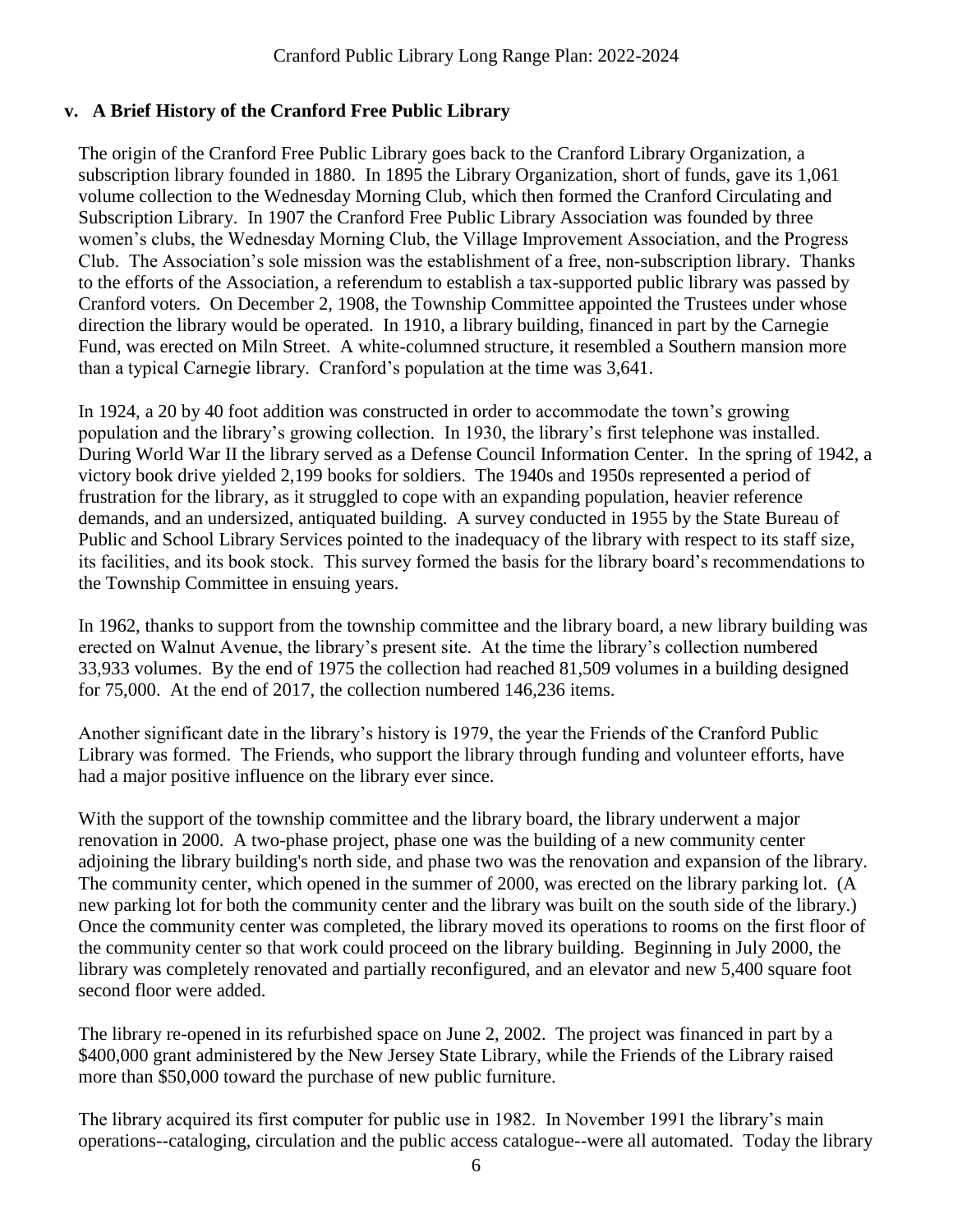## Cranford Public Library Long Range Plan: 2022-2024

has twenty-one computers available to the public, including twelve providing access to the internet, six providing access to the online public library catalog, two word processing stations, and one early literacy station. The library also provides wireless internet service to our patrons. In addition, library patrons have access to over 600,000 digital items including ebooks, audiobooks, music, and video through downloadable and streaming services. The library's website allows patrons to use a wide array of library services and proprietary databases remotely and makes the library accessible from anywhere.

In March 2020, the COVID-19 pandemic caused a complete shutdown in library services from March to June 2020. The following two years saw the gradual restoration of library services, as we maintained an active public presence while navigating public health guidelines, adaptive township policies, and statemandated executive orders. Despite drastically reduced physical circulation and limited access to the library building, the library's circulation of digital materials doubled, and a newly-instituted Grab-and-Go pickup service for library materials proved extremely popular. Library staff created thousands of takehome craft kits, held an ongoing series of all-ages virtual events with the support of the Friends of the Cranford Public Library, and participated in remote professional development opportunities. The Library Board of Trustees held monthly virtual meetings to ensure the continuation of library operations, the Township of Cranford operated a COVID-19 testing center in the library's parking lot, and the Library expanded its outreach services through online library card registration and lendable mobile hotspots and tablets to provide internet access at home.

Throughout more than a century of service to the citizens of Cranford, the Cranford Public Library has grown and evolved to meet the needs of a changing society, and to provide our patrons with the services and materials they need. With planning and flexibility, the Cranford Public Library will continue to serve the community for the next century and beyond.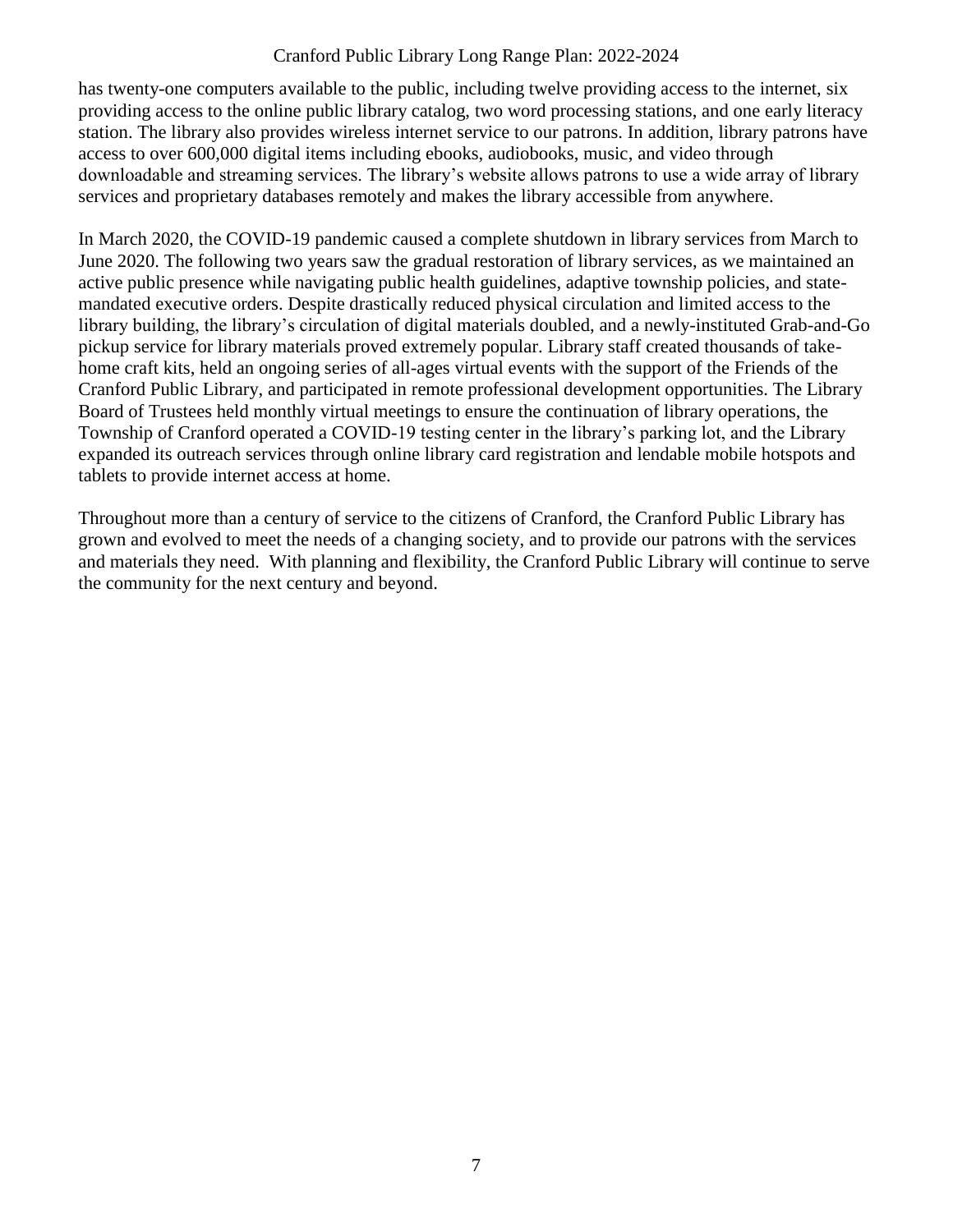## **V. The Strategic Plan**

### **i. Strategic Planning Goals**

The Strategic Plan is structured around six key areas targeted for improvement, enhancement, and review. Planning objectives in each area follow in the next section.

### 1. Collection Development

A set of procedures and policies shaping the library's collection of print and non-print materials, electronic resources, and unique collections.

#### 2. Information Technology

The library's use of computers, software, peripheral devices, and other related technologies to ensure access, transmission, communication, manipulation, and protection of data.

#### 3. User Engagement

The creation of programs, events, and exhibits to promote lifelong learning for the public and enhance each patron's experience, along with the development of metrics to assess response to library services.

#### 4. Outreach

The promotion and provision of services to populations who may not otherwise have access to or knowledge of those services, and the development of new initiatives to reach these populations.

#### 5. Environment and Ambience

The improvement of the library's physical space, with special regard to expansion, comfort, utility, safety, and the expansion of the children's room.

#### 6. Professional Development

Assurance of high quality service to the community through formal and informal learning opportunities for library staff.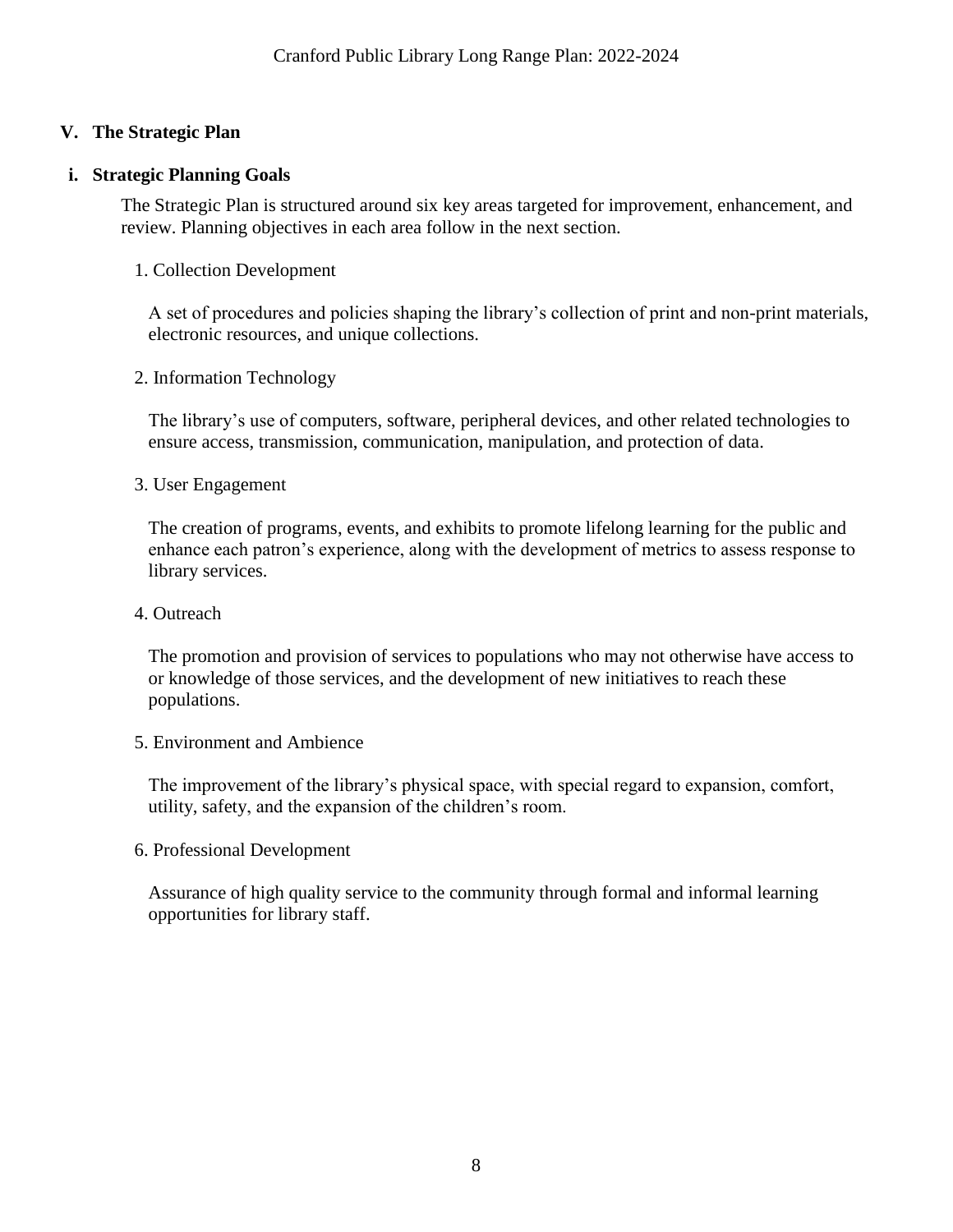## **ii. Strategic Planning Objectives**

The following objectives have been established to support the Strategic Planning Goals.

- 1. Collection Development
	- a. Evaluate and rewrite purchasing and lending policies to incorporate shared services and technology.
	- b. Explore and expand digital services and databases.
	- c. Grow and enhance digital collections.
- 2. Information Technology
	- a. Expand on library technology to improve user experiences.
	- b. Redesign the library's website.
	- c. Pursue membership in a shared ILS library cooperative.
- 3. User Engagement
	- a. Create a marketing plan to increase the number of registered borrowers.
	- b. Develop a comprehensive in-person/virtual program series as a core element of library service.
	- c. Schedule regular surveys and alternative avenues for feedback to gauge patron needs.
- 4. Outreach
	- a. Position the library as a welcoming organization for newcomers.
	- b. Promote library services in innovative in-person and virtual formats.
	- c. Test changes to library hours.
- 5. Environment and Ambience
	- a. Address the limited space available for children's services and collections including open spaces for library users.
	- b. Develop an updated capital plan incorporating repairs and or improvements to the library's roof, carpets, paint, masonry, landscaping, signage, and/or furniture.
	- c. Develop and implement policies necessary for safety, disaster preparedness, and ADA compliance.
- 6. Professional Development
	- a. Encourage staff to expand participation in local and national chapters of professional organizations.
	- b. Schedule regular professional development days for staff training on service, safety and policy.
	- c. Initiate full-staff core competency training for ILS, communication and public service.